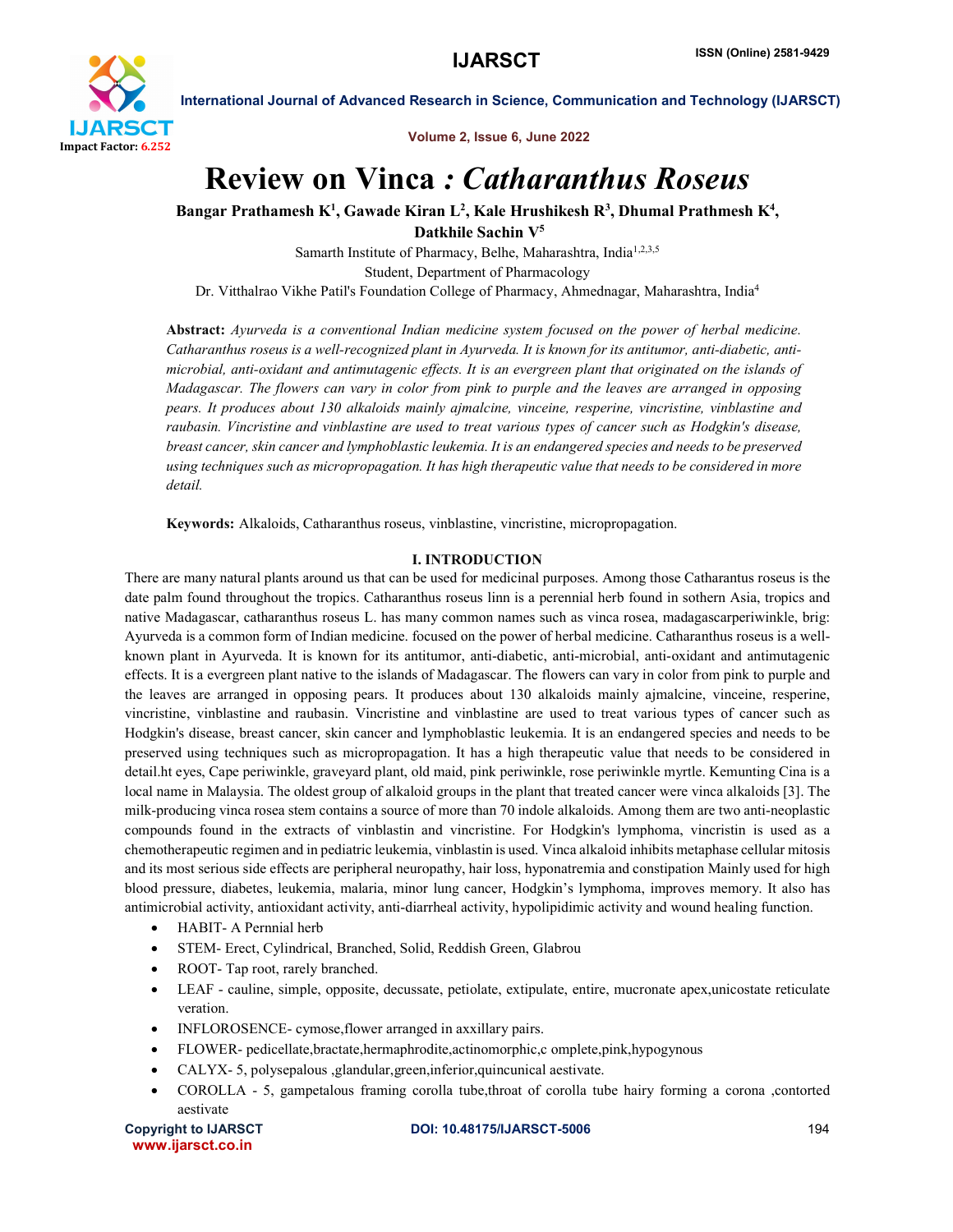

Volume 2, Issue 6, June 2022



Fig. 1 vinca flower (Catharanthus *roseus*)

# Taxonomy

- Kingdom : Plantae
- Division: Magnoliophyta (Flowering plants)
- Class : Magnoliopsida (Dicotyledons)
- Order : Gentianales
- Family : Apocynaceae
- Genus : Catharanthus
- Species : roseus
- Botanical name: Vinca Rosea
- Binomial name: Catharanthus roseus

# Cultivation Principles

Catharanthus roseus prefers sunny and tropical conditions and is widely planted in fertile sandy areas where the sun shines to separate shade. The flower blooms during the summer until the snow appears. Vinca minor and Vinca major are evergreen plants for veining and propagated by cutting. The plant needs normal moisture but avoid over-watering. Seeds are produced in the plant 12-16 weeks before the final frost.

# Morphology

Catharanthus roseus is a evergreen or herbaceous plant that grows up to 1 m tall. mude. The leaves are oval to oblong, 2.5- 9.0 cm. length and 1-3.5 cm. wide shiny green hairless with pale midrib and short petiole about 1- 1.8 cm. tall and arranged

Half life: in opposing pairs. The flowers are white to dark pink with a reddish-black center, with a basal tube about 2.5-3 cm. length and corolla approximately 2-5 cm. five-leaf wide as lobes. The fruit is a pair of follicles about 2-4 cm. length and 3 mm wide.

# Anticancer activity of vinca

The antitumor activity of vincristine and vinblastine is thought to be mainly due to the inhibition of mitosis on metaphase by its interaction with tubulin. Disruption of tubulin / microtubule equilibrium with vinca alkaloids by vinca alkaloids After binding to vinca alkaloids, tubulin dimmers cannot bind to form microtubules. This effectively reduces the pool of free tubulin dimmers found in the microtubule assembly, leading to a change in equilibrium to disintegration.

www.ijarsct.co.in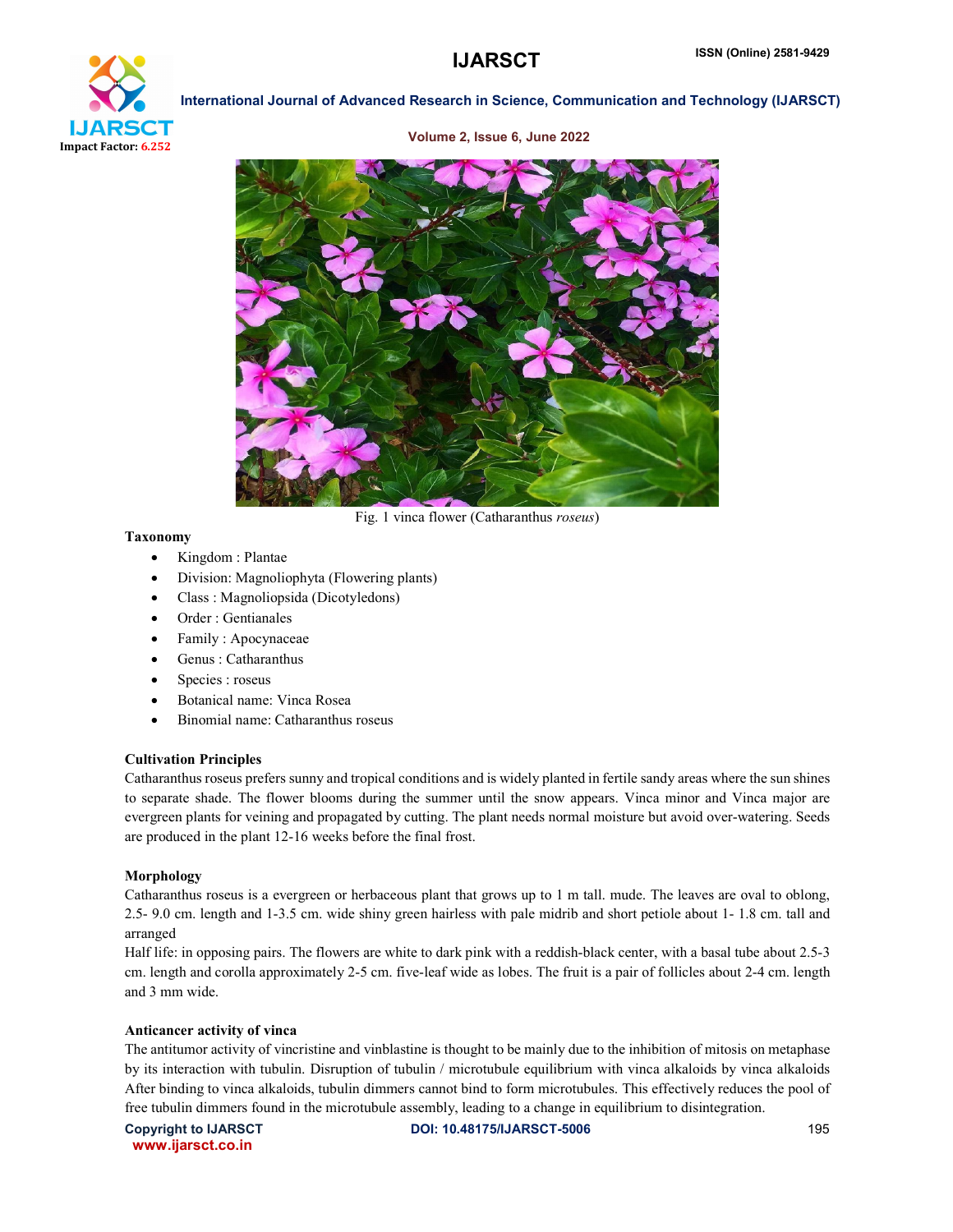

### Volume 2, Issue 6, June 2022

Like other vinca alkaloid, Vincristin may also interfere with:

- 1. amino acid,cyclic AMP,glutathione metabolism,
- 2. calmodulin-dependent  $ca^{2+}$ -transport ATPase activity,
- 3. cellular respiration, and
- 4. nucleic acid and lipid biosynthesis

Distribution dose: Within 15 to 30 minutes after an injection, more than 90% of the drug is spread from the bloodstream to the muscle, where it remains firm, but not reversed, bound.

Metabolism: Hepatic. Cytochrome P450 enzyme CYP3A subfamily facilitates vincristine metabolism.

Tract of elimination: The liver is a major organ that excretes feces from humans and animals. 80% of the injected dose of vincristine sulfate exceeds sewage. 10-20% is excreted in the urine.

When intravenously injected into cancer patients, a triphasic serum decay pattern was observed. The initial, middle, and terminal half-lives are 5 minutes, 2-3 hours, 85 hours respectively.



### Antimicrobial activity of vinca

Raw extracts from different parts of the plant were tested for antibacterial activity. Extraction of leaves showed very high efficiency. The anti-bacterial activity of the leaf of the plant was tested against a microorganism such as Pseudomonas aeruginosa NCIM2036, Salmonella typhimuruim NCIM2501, Staphylococcus aureus NCIM5021 and found that the extract could be used as a prophylactic agent in the treatment of many diseases.

# Antioxident Property

The anti-oxidant power of ethanolic extract from the roots of the two types of C. roseus i.e., rosea (pink flower) and alba (white flower) are obtained using a different test system such as Hydroxyl radical-scavenging activity, uperoxide radical. - extraction function, DPPH-radical-scavenging activity and nitric oxide radical inhibition method. The results obtained confirmed that ethanolic extract from the roots of the Periwinkle species showed a satisfactory search effect throughout the assay in a concentrated but C-dependent manner. roseus was found to have more antioxidant activity than that of C. alba.

# Anti-Diabetic Activity

Copyright to IJARSCT **DOI: 10.48175/IJARSCT-5006** 196 www.ijarsct.co.in Diabetes mellitus is a leading cause of death nowadays a large population depends on herbal drugs for curing of diseases. Several authors have reported that Catharanthus rosea was used for controlling diabetics. It has been reported that vinculin a plant derived natural remedy used for curing of diabetes was isolated from C. roseus which showed hypoglycemic activity and has been marketed commercially Anti hyperglycemic activity is significantly showed by whole plant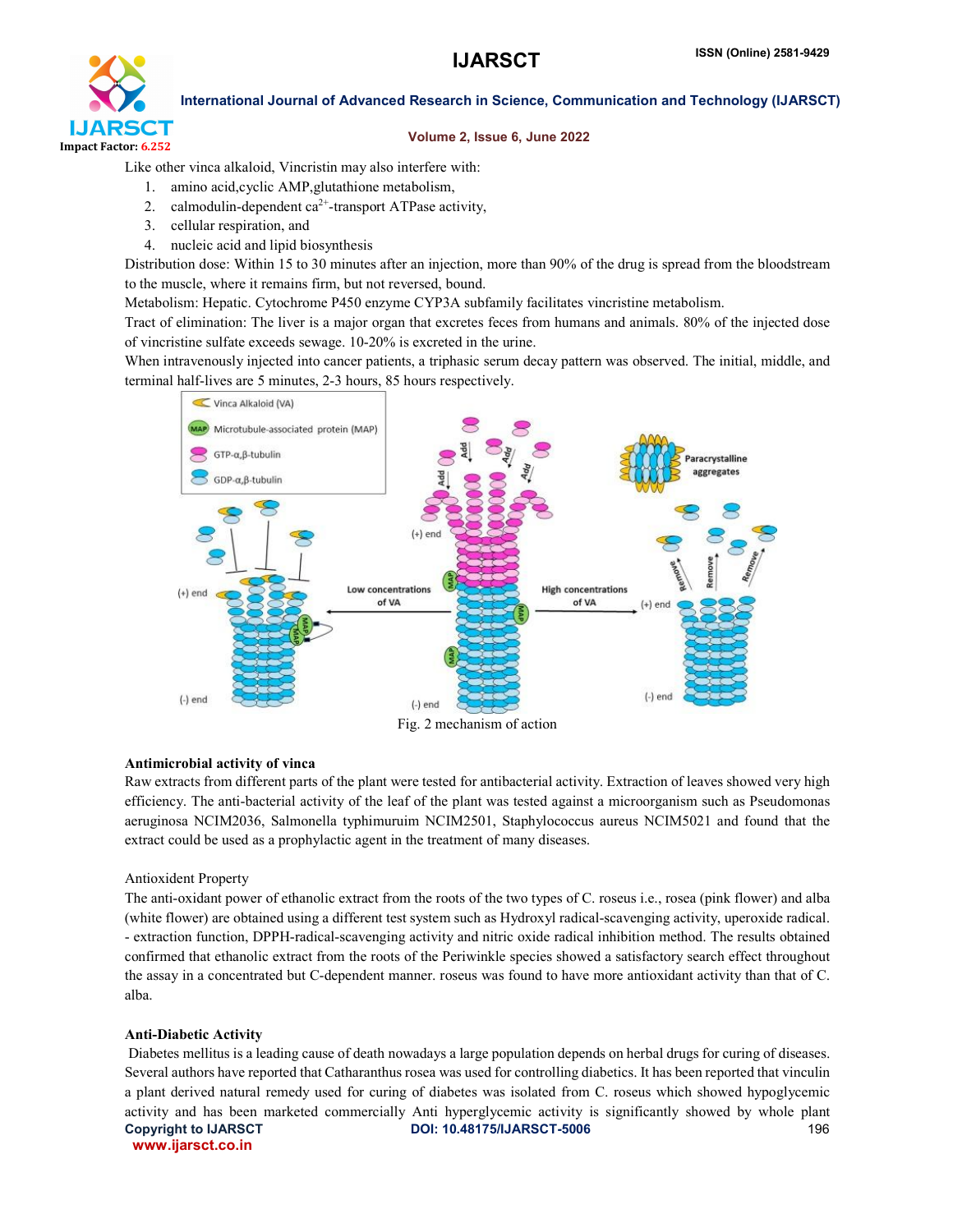

#### Volume 2, Issue 6, June 2022

alcoholic extract at a (500 mg/kg) of high dose. Blood sugar level and the beta-cell number were reversed effectively due to extract of C. roseus. The phyto constituents responsible exactly for the antidiabetic effect were not yet known Leaf and flower ethanol extract showed reduction in blood glucose and is comparable to the standard drug. Reduction of blood sugar is similar to the standard drug glibenclamide . In the liver hypo glycemic effect has observed due to the result of the enhanced glucose utilization. In laboratory animals it has been observed that leaf extract of C. rosea possess antihyperglycemic and hypo-tensive activity The fresh leaf juice of C. rosea helps to reduce blood glucose levels in normal and alloxan diabetic rabbits. The hypoglycemic activity was observed after administration of leaves and twigs of C. rosea in streptozocin induced diabetic rats. Venter et al., studied that plant extract was used for stimulated glucose utilization in hepatocytes. Aqueous leaf extract of C.rosea showed hypolipidemic effects in alloxan induced diabetic rats . Muralidharan reported antidiabetic activity of dicloromethane extracts of leaves and twings of C. rosea in streptozotocin (STZ) induced diabetic rat model.

#### Wound Healing Activity

Nayak et al., [63] reported that the ethanolic extract of Catharanthus roseus has healing properties when treated with injured rats and this area was due to the strong increase in strength and hydroxyproline content of granulation tissue. Supports the use of an extracted plant to control wound healing. C leaf juice C. roseus has been reported to be effective in lowering the levels of cholesterol, triglycerides, LDL-c, VLDL in serum levels and aortic history of liver and kidney aorta and showed significant atherosclerotic activity. Singh et al., [65] reported that methanol leaf extract of C. rosea has shown wound healing function in Streptozotocin-induced diabetic mice in concentrations of 200 and 400mg / kg.

#### II. CONCLUSION

Vinca is one of the most widely available and unique plants have life-saving properties. A lot of- a cancerous disease, vinca has anti-cancer and anti-tumor properties.especially at only the latest satge was found.that it will be a failure in treatment due to sunset diagnosis.when a cell appears in the body then only cancer treatment is possible. Like vinca there are many more plants with anit cancer properties.As synthetic drugs have many facets results but we also have similar traditional medicines vinca that has been used since ancient times times.especially vinca rosea is used as Second-line treatment now -days. Cytotoxic US-authorized agents vinblastin, vincristine, vinorelbine.European have permitted alkaloid, vinflunine i.e. used for second-line treatment of change urothelium cell carcinoma. Soon advances in treatment and long-term research A complete cure for cancer is hopeful too days of cancer healing are not far off.

### ACKNOWLEDGEMENT

We would like to express my special thanks of gratitude to our college Samarth Institute of Pharmacy for their able guidance and support for publication of this paper. we specially thank our honorable principal and all the teaching staff. There are many natural plants around us that can be used for medicinal purposes. Among those Catharantus roseus is the date palm found throughout the tropics. Catharanthus roseus linn is a perennial herb found in sothern Asia, tropics and native Madagascar, catharanthus roseus L. has many common names such as vinca rosea, madagascarperiwinkle, brig: Ayurveda is a common form of Indian medicine. focused on the power of herbal medicine. Catharanthus roseus is a wellknown plant in Ayurveda. It is known for its antitumor, anti-diabetic, anti-microbial, anti-oxidant and antimutagenic effects. It is a evergreen plant native to the islands of Madagascar. The flowers can vary in color from pink to purple and the leaves are arranged in opposing pears. It produces about 130 alkaloids mainly ajmalcine, vinceine, resperine, vincristine, vinblastine and raubasin. Vincristine and vinblastine are used to treat various types of cancer such as Hodgkin's disease, breast cancer, skin cancer and lymphoblastic leukemia. It is an endangered species and needs to be preserved using techniques such as micropropagation. It has a high therapeutic value that needs to be considered in detail.ht eyes, Cape periwinkle, graveyard plant, old maid, pink periwinkle, rose periwinkle myrtle. Kemunting Cina is a local name in Malaysia. The oldest group of alkaloid groups in the plant that treated cancer were vinca alkaloids [3]. The milk-producing vinca rosea stem contains a source of more than 70 indole alkaloids. Among them are two anti-neoplastic compounds found in the extracts of vinblastin and vincristine. For Hodgkin's lymphoma, vincristin is used as a chemotherapeutic regimen and in pediatric leukemia, vinblastin is used. Vinca alkaloid inhibits metaphase cellular mitosis and its most serious side effects are peripheral neuropathy, hair loss, hyponatremia and constipation Mainly used for high

www.ijarsct.co.in